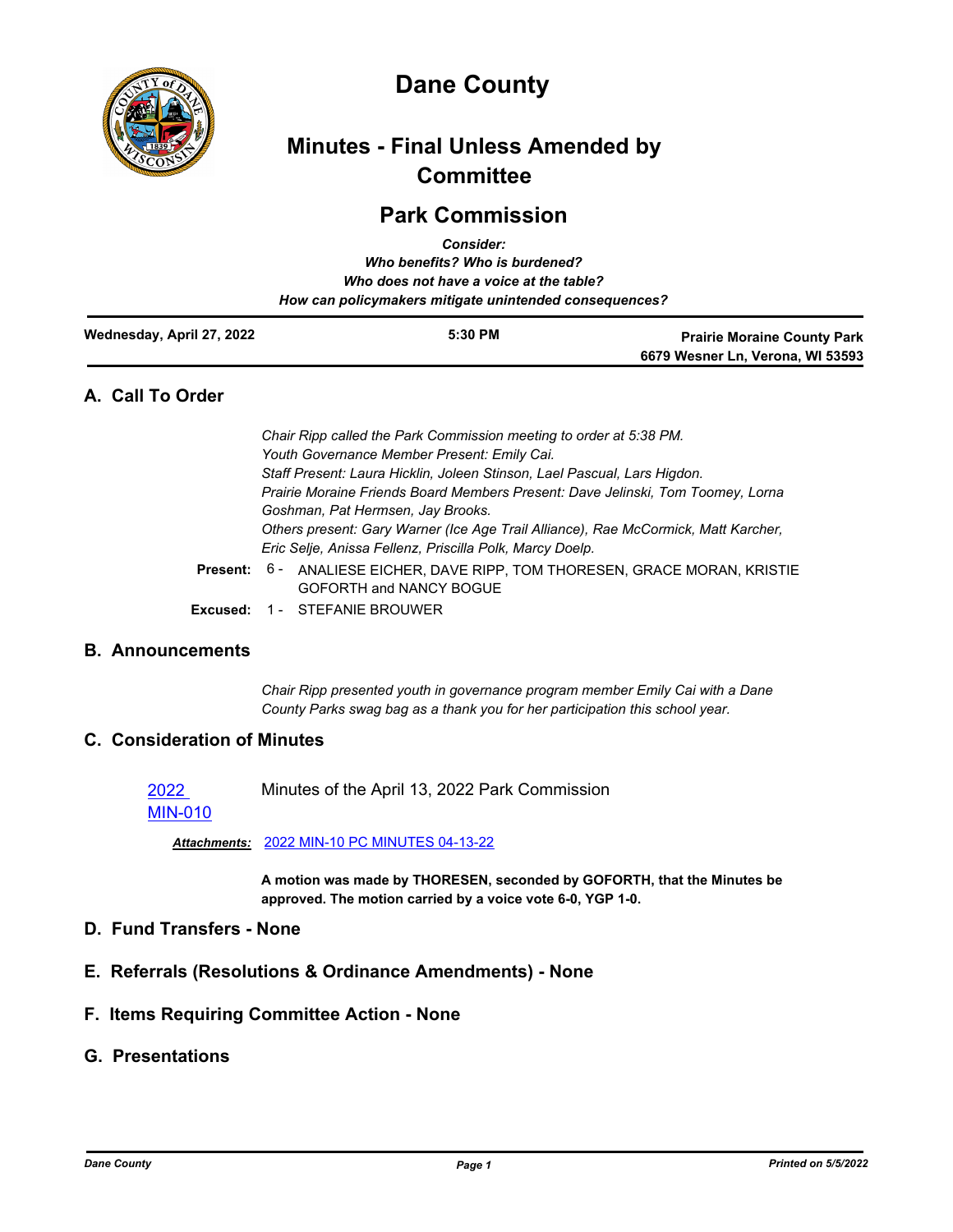1. Prairie Moraine Friends, Inc

*Prairie Moraine Friends President Dave Jelinski introduced the Prairie Moraine Friends board, provided a history of the group's incorporation, and summarized their partnerships and projects. They logged roughly 3,000 volunteer hours from 82 different volunteers in 2021. He introduced and thanked Matt Karcher, the stone seating area donor. Gary Warner spoke about the Ice Age Trail Alliance's volunteer work in the park.*

2022 Prairie Moraine Friends Restoration Handout

[RPT-029](http://dane.legistar.com/gateway.aspx?m=l&id=/matter.aspx?key=22794)

*Attachments:* [Prairie Moraine Friends Restoration Handout](http://dane.legistar.com/gateway.aspx?M=F&ID=4e31adb4-4c45-4039-b2a8-91fa1a508750.pdf)

2022 DCP Restoration Factsheet

[RPT-031](http://dane.legistar.com/gateway.aspx?m=l&id=/matter.aspx?key=22796)

**Attachments: [DCP Restoration Factsheet](http://dane.legistar.com/gateway.aspx?M=F&ID=acf64f08-33ed-4c81-a2b0-bbaf69beaeea.pdf)** 

2022 DCP Restoration FAQs

[RPT-030](http://dane.legistar.com/gateway.aspx?m=l&id=/matter.aspx?key=22795)

*Attachments:* [DCP Restoration FAQs](http://dane.legistar.com/gateway.aspx?M=F&ID=25cb52f8-c9b4-43e6-9a44-e604decb448a.pdf)

### **H. Public Comment on Items not on the Agenda**

*Marcy Doelp requested that none of the plants planted in the park be toxic to dogs. Rae McCormick shared her history volunteering with the pollinator garden. Anissa Fellenz spoke in opposition of the restoration work in the park, asked what benefits prairies have to a dog park and requested additional workday notifications.*

#### **I. Reports to Committee**

1. North Mendota Natural Resource Area Naming Update

*Last year, Supervisor Timothy Kiefer attended a Park Commission meeting with a request to have Waunakee Middle School students come up with names for North Mendota Natural Resource Area. The students came up with a list of five options. All of the potential names were Ho-Chunk language words and students narrowed down the options with help from representatives of the Ho-Chunk Nation. They were then voted on*  by the students. The winner of the middle school election was Waakikižu Natural *Resource Area.*

### 2. Earth Day and Arbor Day Event Recap

*Dane County Parks coordinated with other departments to collaboratively promote all of the Earth Day and Arbor Day activities, including both public and nonpublic events. Programs were advertised on the Land and Water Resources Department website: https://lwrd.countyofdane.com/earthday.*